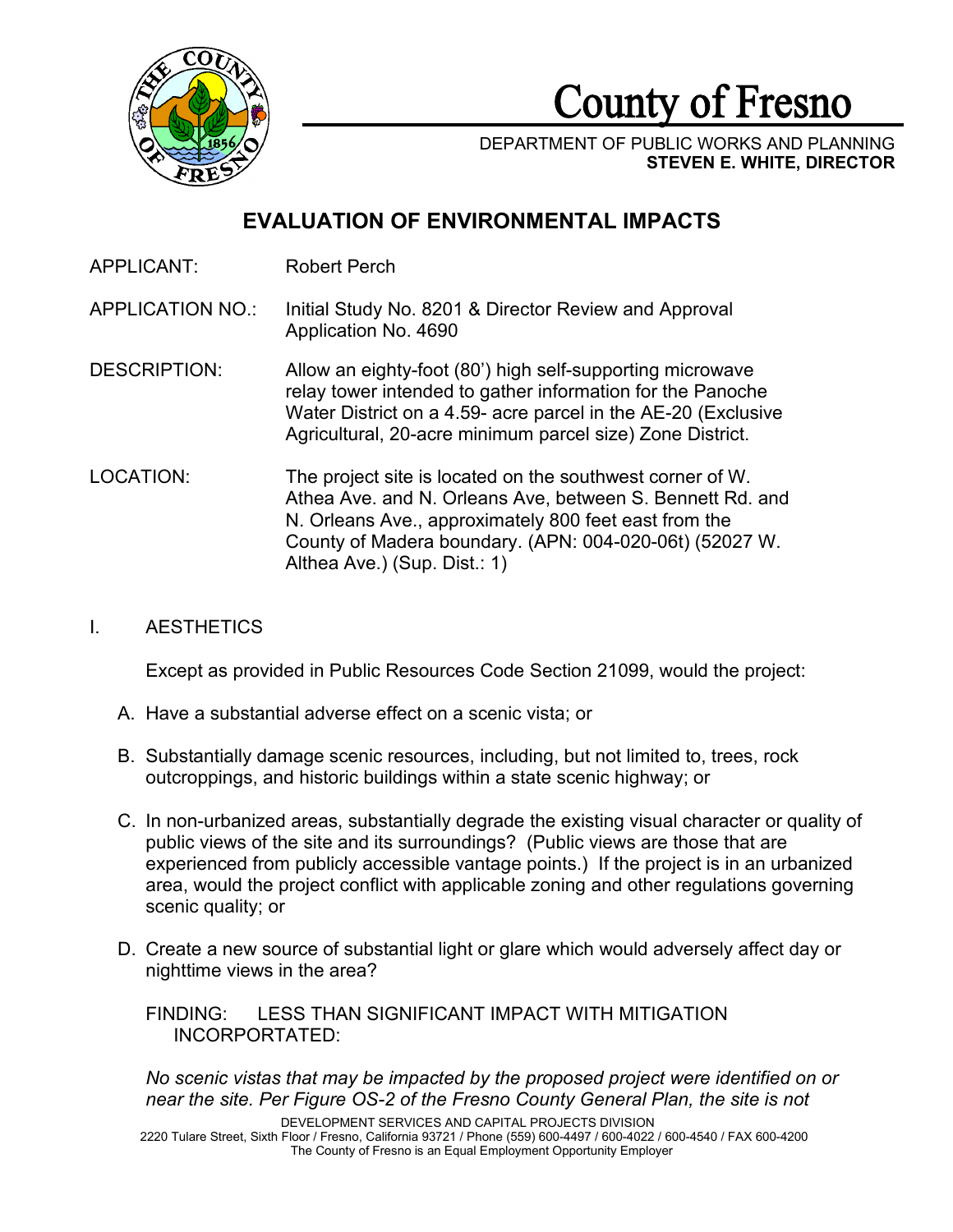located along or near a state scenic highway. The proposed use is characteristic of the *existing use and structures, and therefore, will not degrade the existing visual character or quality of site and surroundings.* 

### *\* Mitigation Measure(s)*

*1. All outdoor lighting shall be hooded and directed so as not to shine toward adjacent properties and public streets.*

### II. AGRICULTURAL AND FORESTRY RESOURCES

In determining whether impacts to agricultural resources are significant environmental effects, lead agencies may refer to the California Agricultural Land Evaluation and Site Assessment Model (1997) prepared by the California Department of Conservation as an optional model to use in assessing impacts on agriculture and farmland. In determining whether impacts to forest resources, including timberland, are significant environmental effects, lead agencies may refer to information compiled by the California Department of Forestry and Fire Protection regarding the state's inventory of forest land, including the Forest and Range Assessment Project and the Forest Legacy Assessment project; and forest carbon measurement methodology in Forest Protocols adopted by the California Air Resources Board. Would the project:

- A. Convert Prime Farmland, Unique Farmland, or Farmland of Statewide Importance, as shown on the maps prepared pursuant to the Farmland Mapping and Monitoring Program of the California Resources Agency, to non-agricultural use; or
- B. Conflict with existing zoning for agricultural use, or a Williamson Act Contract; or
- C. Conflict with existing zoning for forest land, timberland, or timberland zoned Timberland Production; or
- D. Result in the loss of forest land or conversion of forest land to non-forest use; or
- E. Involve other changes in the existing environment, which, due to their location or nature, could result in conversion of farmland to non-agricultural use or conversion of forestland to non-forest use?

FINDING: LESS THAN SIGNIFICANT IMPACT:

The parcel on which the proposed project will be located is not located forest land, timberland, or land zoned Timberland Production. It is zoned AE-20 (Exclusive Agricultural, 20-acre minimum acre parcel size) Zone District and is designated Agricultural in the Fresno County General Plan. The proposed project is a use that is allowed on land zoned AE-20 with approval of a Conditional Use Permit.

Per the 2016 Fresno County Important Farmland Map, the parcel is not under a Williamson Act Contract. The proposed project will not result in conversion of Farmland to non-agricultural use or forest land to non-forest land. The project does not conflict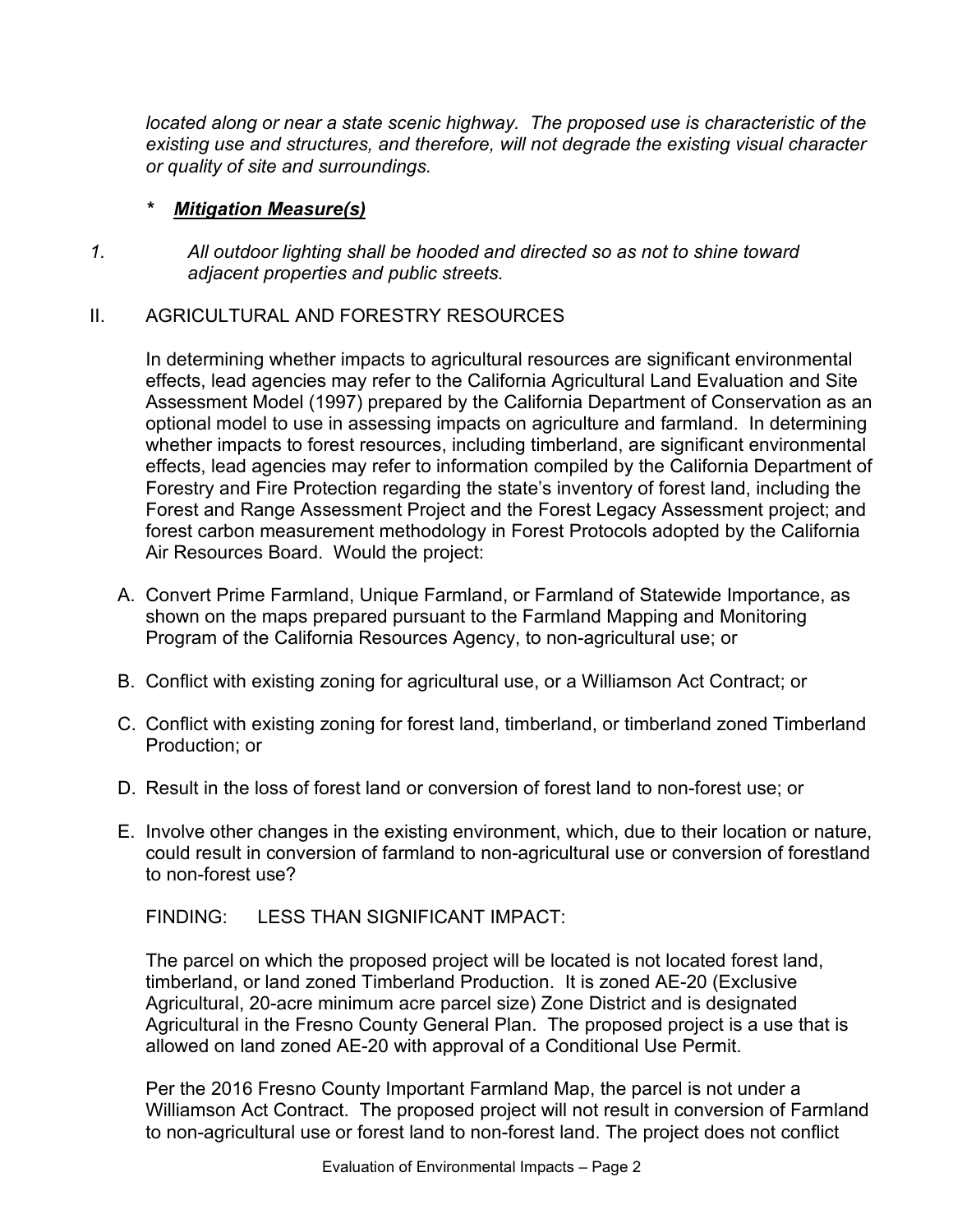with the existing zoning for agricultural use and is not subject to a Williamson Act **Contract** 

III. AIR QUALITY

Where available, the significance criteria established by the applicable air quality management district or air pollution control district may be relied upon to make the following determinations. Would the project:

- A. Conflict with or obstruct implementation of the applicable Air Quality Plan; or
- B. Result in a cumulatively considerable net increase of any criteria pollutant for which the project region is non-attainment under an applicable federal or state ambient air quality standard; or
- C. Expose sensitive receptors to substantial pollutant concentrations; or
- D. Result in other emissions (such as those leading to odors) adversely affecting a substantial number of people?

FINDING: LESS THAN SIGNIFICANT IMPACT:

The San Joaquin Valley Air Pollution Control District reviewed the proposed project and expressed no concerns with the proposal. The plan does not conflict with the Air Quality Plan, does not violate any air quality standard, will not result in a cumulative net increase of any criteria pollutant, nor does it expose sensitive receptors to substantial pollutant concentrations or create objectionable odors.

IV. BIOLOGICAL RESOURCES

- A. Have a substantial adverse effect, either directly or through habitat modifications, on any species identified as a candidate, sensitive, or special-status species in local or regional plans, policies, or regulations, or by the California Department of Fish and Wildlife or U.S. Fish and Wildlife Service; or
- B. Have a substantial adverse effect on any riparian habitat or other sensitive natural community identified in local or regional plans, policies, regulations, or by the California Department of Fish and Wildlife or U.S. Fish and Wildlife Service; or
- C. Have a substantial adverse effect on state or federally-protected wetlands (including, but not limited to, marsh, vernal pool, coastal, etc.) through direct removal, filling, hydrological interruption, or other means; or
- D. Interfere substantially with the movement of any native resident or migratory fish or wildlife species or with established native resident or migratory wildlife corridors, or impede the use of native wildlife nursery sites; or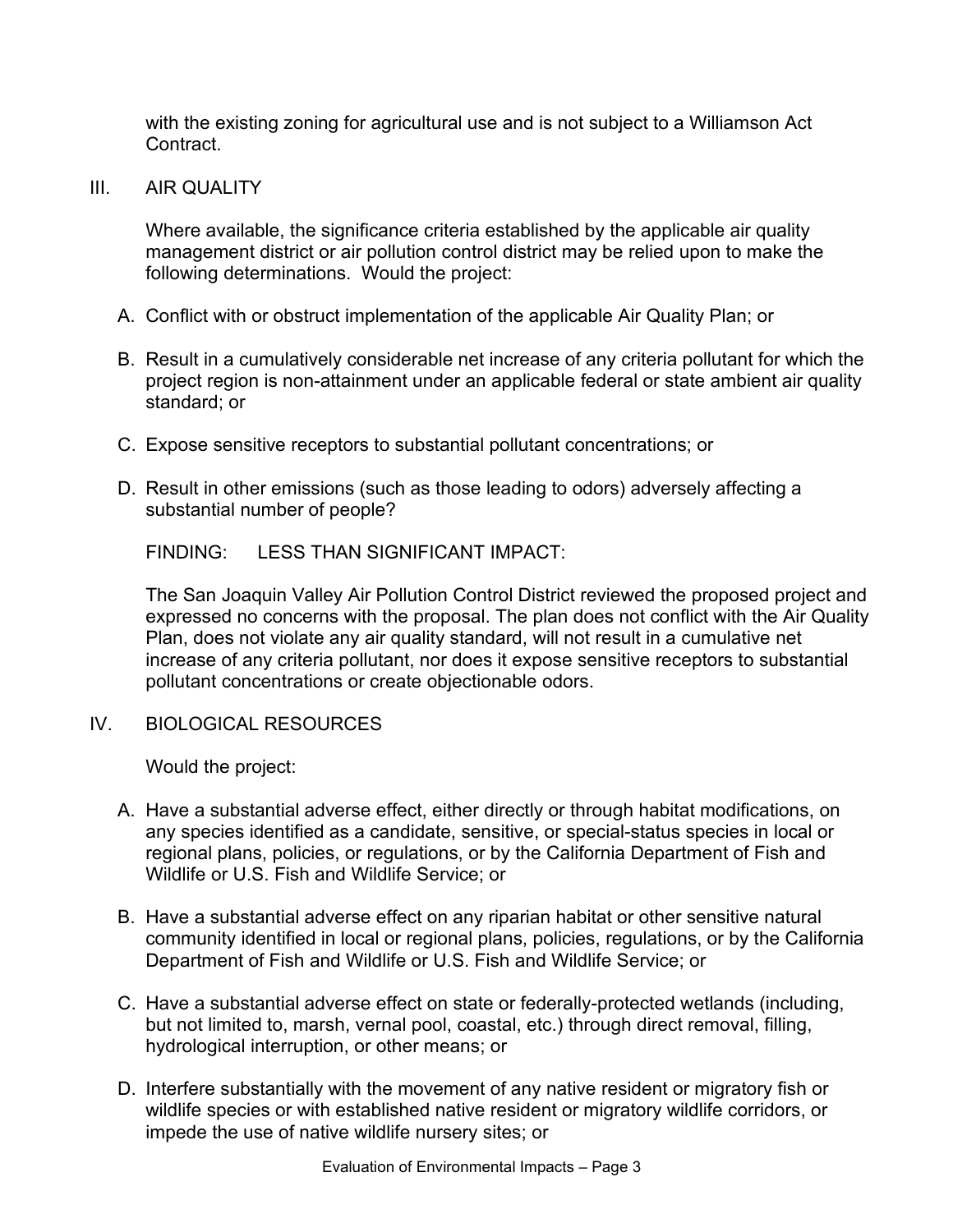- E. Conflict with any local policies or ordinances protecting biological resources, such as a tree preservation policy or ordinance; or
- F. Conflict with the provisions of an adopted Habitat Conservation Plan, Natural Community Conservation Plan, or other approved local, regional, or state Habitat Conservation Plan?

*The proposed project was referred to the US Fish and Wildlife Service and the California Department of Fish and Wildlife for review and comments. No concerns were expressed by either agency.* According to the California Natural Diversity Database, the project site is not located in any reported occurrence areas of a special status species. *Therefore, this analysis identified no impacts regarding: 1.) any candidate, sensitive, or special-status species; 2.) any riparian habitat or other sensitive natural community; 3.)*  any federally protected wetlands; nor 4.) any native resident or migratory fish or wildlife *species, migratory wildlife corridors, or wildlife nursery sites.*

*The proposed project will neither conflict with any local policies or ordinances protecting biological resources, nor will it conflict with the provisions of any conservation plan.*

### V. CULTURAL RESOURCES

Would the project:

- A. Cause a substantial adverse change in the significance of a historical resource pursuant to Section 15064.5; or
- B. Cause a substantial adverse change in the significance of an archaeological resource pursuant to Section 15064.5; or
- C. Disturb any human remains, including those interred outside of formal cemeteries?

FINDING: LESS THAN SIGNIFICANT IMPACT WITH MITIGATION INCORPORTATED:

*The parcel on which the proposed project will be sited is not located within proximity of any area designated to be moderately or highly sensitive for archeological resources. No historical or paleontological resources, unique geological features, or evidence of possible human remains were identified in this analysis. As such, no impact on historical, archeological, or paleontological resources would result from this proposal. A mitigation measure will be implemented to address cultural resources in the unlikely event that they are unearthed during ground-disturbing activities related to the project.*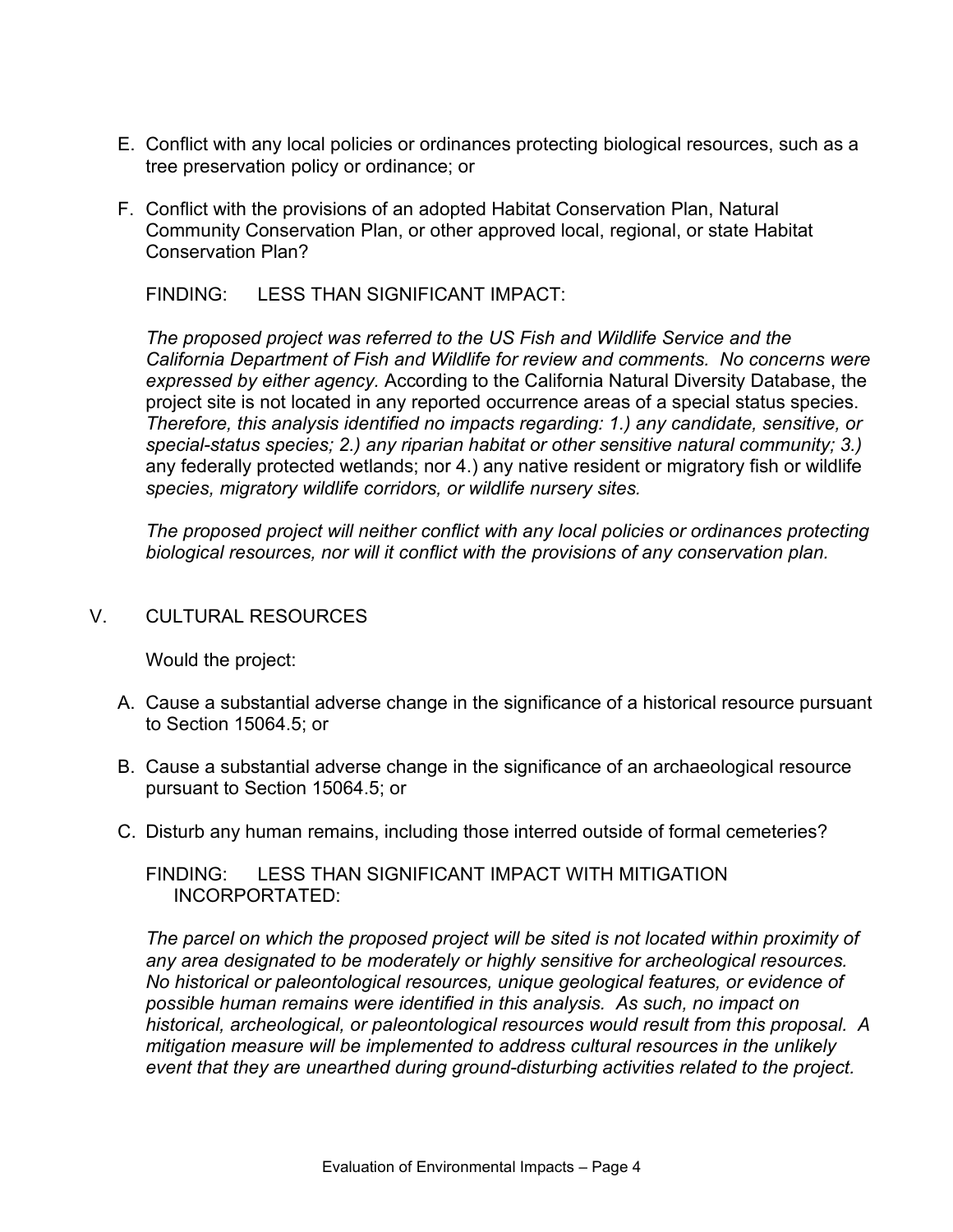### *\* Mitigation Measure(s)*

- *1. In the event that cultural resources are unearthed during ground-disturbing activities, all work shall be halted in the area of the find. An Archeologist shall be called to evaluate the findings and make any necessary mitigation recommendations. If human remains are unearthed during ground disturbing activities, no further disturbance is to occur until the Fresno County Sheriff-Coroner has made the necessary findings as to origin and disposition. All normal evidence procedures shall be followed by photos, reports, video, and etc. If such remains are determined to be Native American, the Sheriff-Coroner must notify the Native American Commission within 24 hours.*
- VI. ENERGY

Would the project:

- A. Result in potentially significant environmental impact due to wasteful, inefficient, or unnecessary consumption of energy resources during project construction or operation; or
- B. Conflict with or obstruct a state or local plan for renewable energy or energy efficiency?

FINDING: LESS THAN SIGNIFICANT IMPACT:

The project site will utilize existing buildings which are subject to local and state standards for building and energy efficiency. The project is expected to have a less than significant impact on energy resources. The project will not conflict with or obstruct a state or local plan for renewable energy or energy efficiency.

VII. GEOLOGY AND SOILS

- A. Directly or indirectly cause potential substantial adverse effects, including the risk of loss, injury, or death involving:
	- 1. Rupture of a known earthquake fault, as delineated on the most recent Alquist-Priolo Earthquake Fault Zoning Map issued by the State Geologist for the area or based on other substantial evidence of a known fault?
	- 2. Strong seismic ground shaking?
	- 3. Seismic-related ground failure, including liquefaction?
	- 4. Landslides?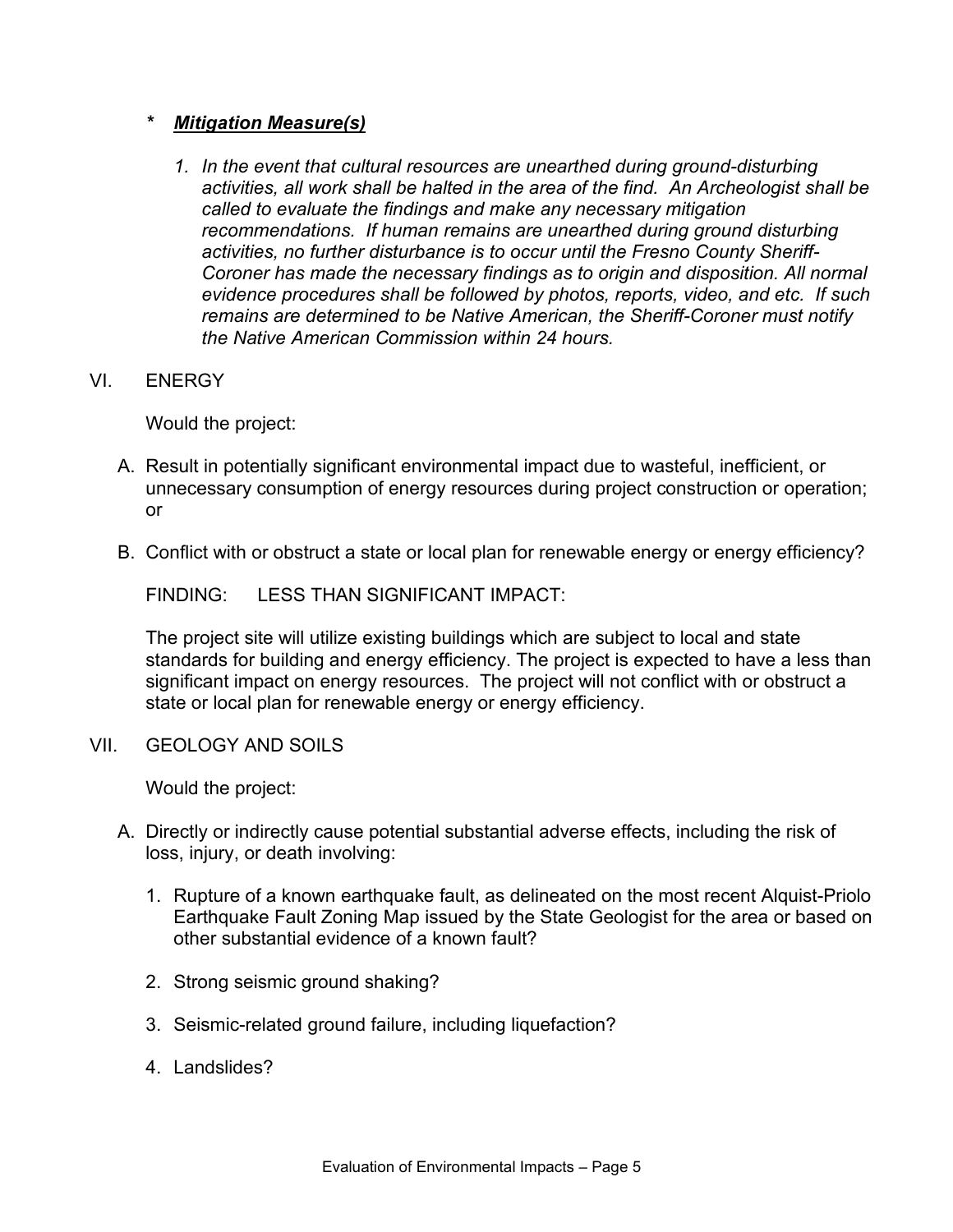*According to Figure 8-3 of the Fresno County General Plan Background Report (FCGPBR) and the California Department of Conservation, Earthquake Hazard Zone Application (EQ Zapp), the project site is not located on or near identified earthquake hazard zone areas. The area of the proposed project is not identified as an area which by nature is subject to these types of seismic effects. No agencies expressed any concerns related to ground shaking, ground failure, liquefaction, or landslides. Construction of the proposed project will be subject to seismic design standards.*

B. Result in substantial soil erosion or loss of topsoil; or

FINDING: LESS THAN SIGNIFICANT IMPACT:

*No geologic unit or unstable soil was identified on the project site. The site comprises of existing buildings, with most of the area paved area which lies within a paved parking lot. Therefore, the project will not result in substantial soil erosion or loss of topsoil.*

C. Be located on a geologic unit or soil that is unstable, or that would become unstable as a result of the project, and potentially result in on- or off-site landslide, lateral spreading, subsidence, liquefaction, or collapse; or

FINDING: LESS THAN SIGNIFICANT IMPACT:

*Landslides and other forms of slope failure form in response to long-term uplift, mass wasting, and disturbance of slopes. The project site contains naturally flat relief (slopes of no more than three percent), which precludes the possibility of land sliding on-site.*

*The potential for seismic-related ground failure (lateral spreading and liquefaction) occurring on the project site is minimal because of the absence of high groundwater levels and saturated loose granular soil. The project site is not in an area identified by Fresno County as being susceptible to liquefaction. In addition, the intensity of ground shaking from a large, distant earthquake is expected to be relatively low on the project site and, therefore, would not be severe enough to induce liquefaction on-site.* 

*The San Joaquin Valley in which Fresno County is located is known to experience subsidence. However, the Water, Geology, and Natural Resources Section of the Fresno County Department of Public Works and Planning reviewed the project and expressed no concerns to the proposed project.* 

D. Be located on expansive soil as defined in Table 18-1-B of the Uniform Building Code (1994), creating substantial direct or indirect risks to life or property; or

FINDING: NO IMPACT:

Per Figure 7-1 of the FCGPBR, Fresno County General Plan Background Report, the *project site is not located within an area of known risk of expansive soils.*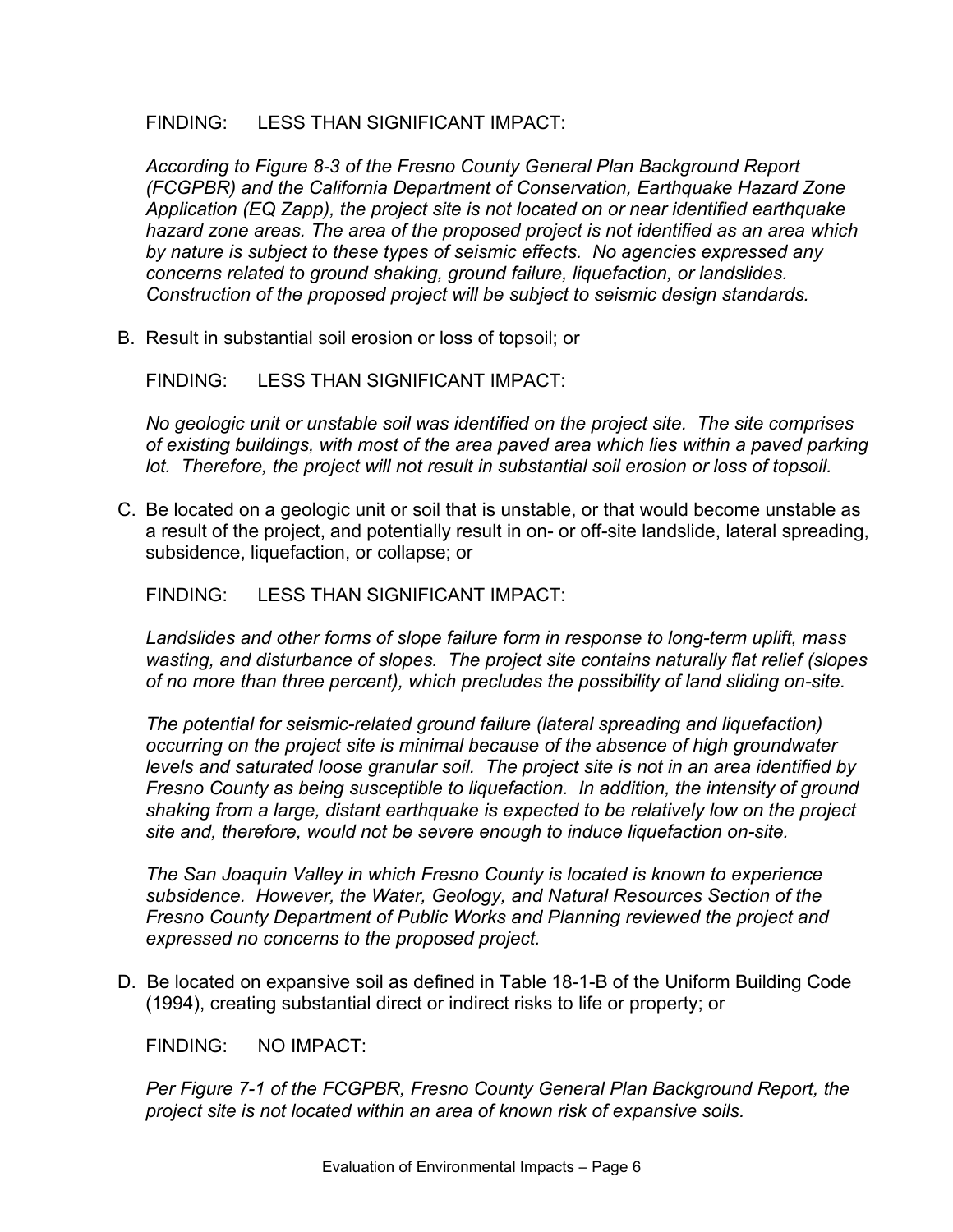E. Have soils incapable of adequately supporting the use of septic tanks or alternative wastewater disposal systems where sewers are not available for the disposal of wastewater; or

FINDING: NO IMPACT:

*The project will utilize an on-site sewage disposal system. No concerns related to soil capabilities and the septic systems were expressed by the Fresno County Department of Public Health, Environmental Health Division.*

F. Directly or indirectly destroy a unique paleontological resource or site or unique geologic feature?

FINDING: NO IMPACT:

*The parcel on which the proposed project will be sited is not located within proximity of any area designated to be moderately or highly sensitive for archeological resources. No historical or paleontological resources, unique geological features, or evidence of possible human remains were identified in this analysis. As such, no impact on historical, archeological, or paleontological resources would result from this proposal. A mitigation measure will be implemented to address cultural resources in the unlikely event that they are unearthed during ground-disturbing activities related to the project.*

#### VIII. GREENHOUSE GAS EMISSIONS

Would the project:

- A. Generate greenhouse gas emissions, either directly or indirectly, that may have a significant impact on the environment; or
- B. Conflict with an applicable plan, policy or regulation adopted for the purpose of reducing the emissions of greenhouse gases?

FINDING: LESS THAN SIGNIFICANT IMPACT:

The San Joaquin Valley Air Pollution Control District reviewed the proposed project and expressed no concerns with the proposal. A Greenhouse Gas Analysis was not required for the proposed project. Greenhouse gas emissions were determined to be less than significant. The proposed operation will not conflict with an applicable plan or policy.

IX. HAZARDS AND HAZARDOUS MATERIALS

Would the project:

A. Create a significant hazard to the public or the environment through the routine transport, use, or disposal of hazardous materials; or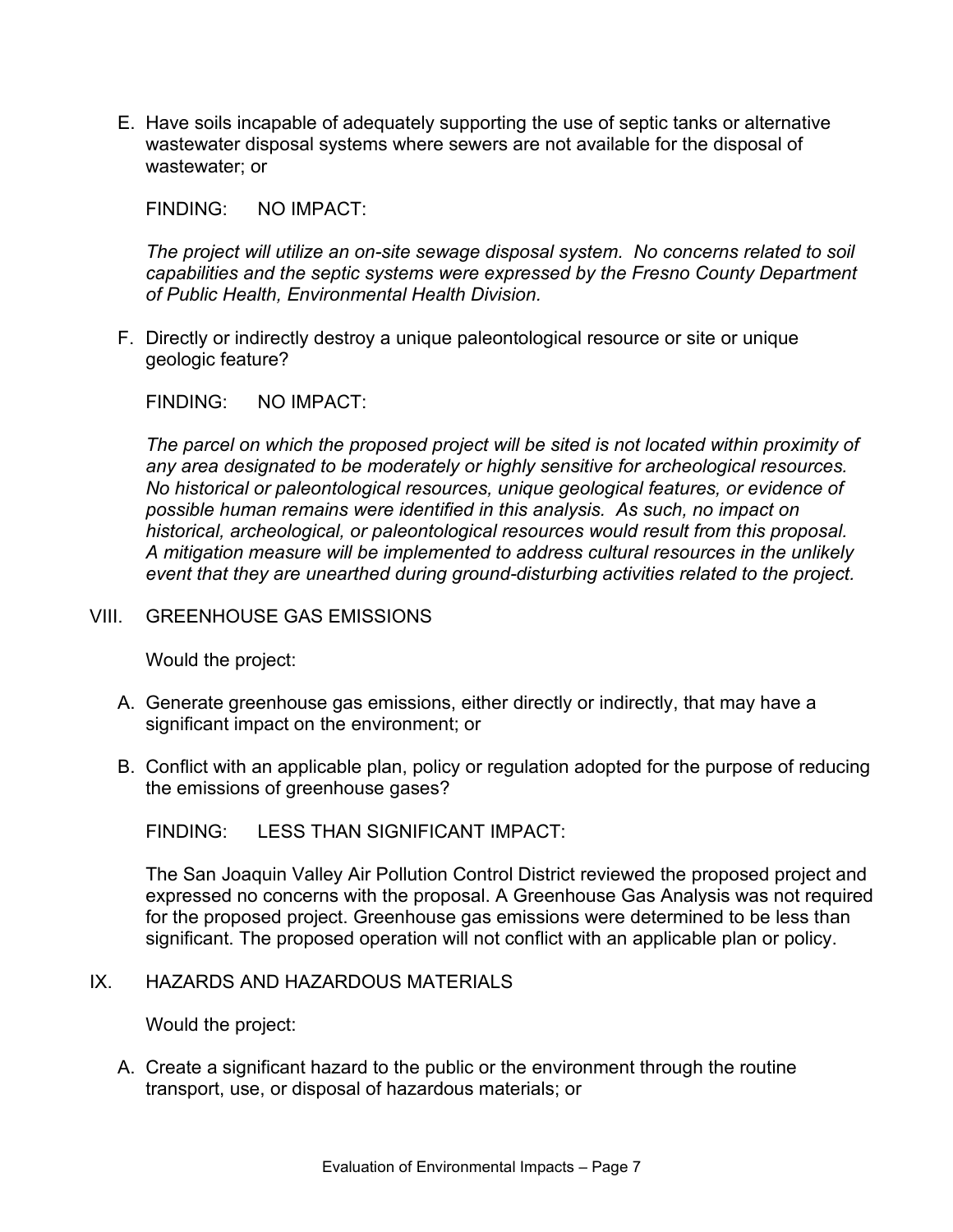B. Create a significant hazard to the public or the environment through reasonably foreseeable upset and accident conditions involving the release of hazardous materials into the environment; or

FINDING: LESS THAN SIGNIFICANT IMPACT:

*The Fresno County Department of Public Health, Environmental Health Division review of the proposal requires that prior to the issuance of building permits, the applicant shall comply with County and State regulations.*

- C. Emit hazardous emissions or handle hazardous or acutely hazardous materials, substances, or waste within one-quarter mile of an existing or proposed school; or
- D. Be located on a site which is included on a list of hazardous materials sites compiled pursuant to Government Code Section 65962.5 and, as a result, would it create a significant hazard to the public or the environment; or

FINDING: NO IMPACT:

*The subject parcel is not located within one-quarter mile of a school. The proposed project site is not listed on the Hazardous Waste and Substances Site List (Cortese List) which is maintained by the California Department of Toxic Substances Control. There are no listed sites located within a half-mile radius of the proposed project site.*

E. For a project located within an airport land use plan or, where such a plan has not been adopted, within two miles of a public airport or public use airport, result in a safety hazard or excessive noise for people residing or working in the project area; or

FINDING: LESS THAN SIGNIFICANT IMPACT:

*The Fresno County Department of Public Health, Environmental Health Division review of the proposal states: The potential adverse impacts caused by this project could include (but are not limited to) water quality degradation, odors, noise, and vectors however there are not health issues significant enough to warrant the preparation of an EIR.* 

F. Impair implementation of or physically interfere with an adopted emergency response plan or emergency evacuation plan; or

FINDING: NO IMPACT:

*Per the Fresno County General Plan, Hill Avenue is a County maintained road classified as a local road with an existing 60' of road right-of-way and an ultimate right-of-way of 60' per the Fresno County General Plan. In addition, the Fresno County Department of Public Health, Environmental Health Division which administers the Office of Emergency Services to coordinate planning and preparedness, response and recovery efforts for disasters did not express any concerns regarding emergency response or evacuation plans.*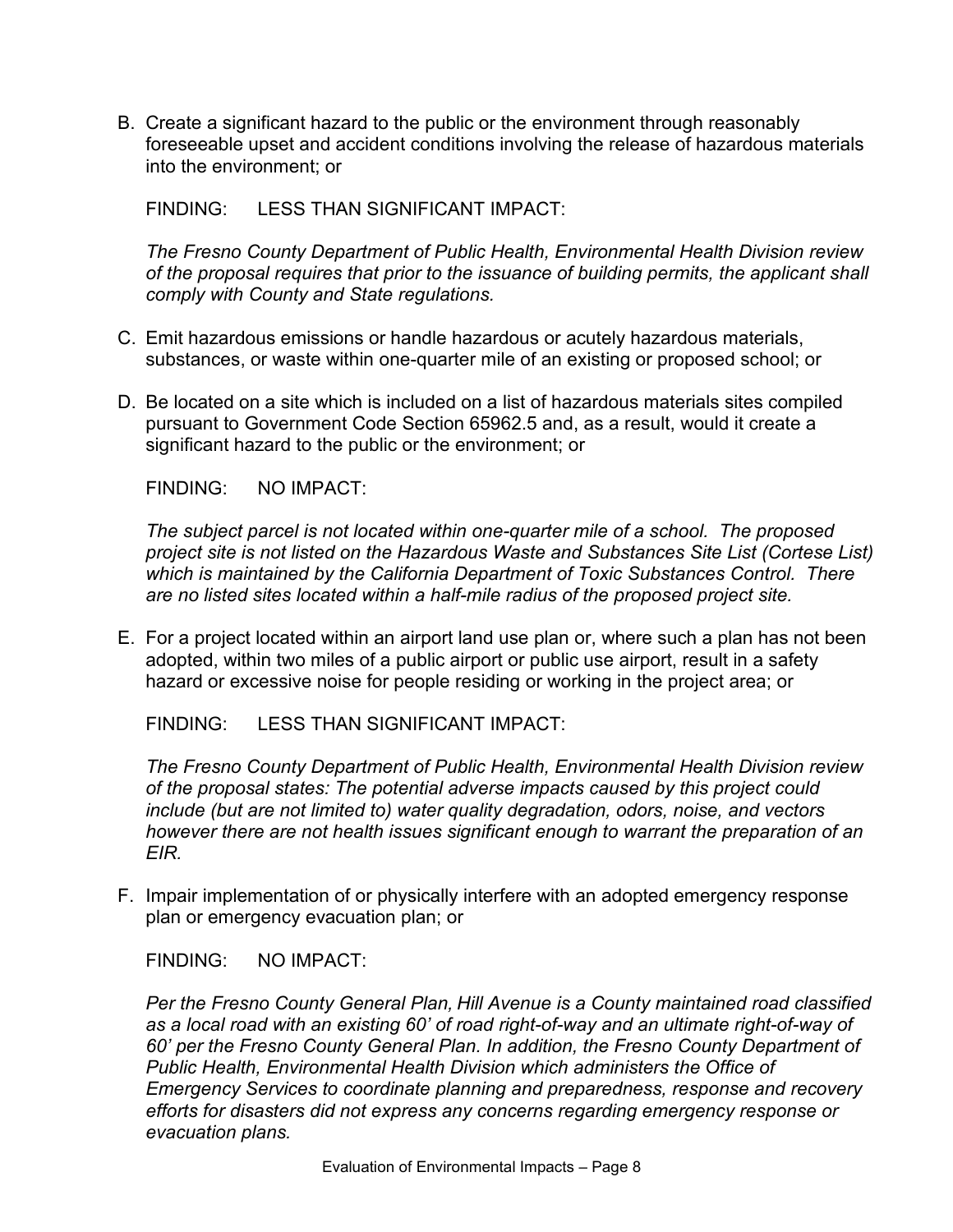G. Expose people or structures, either directly or indirectly, to a significant risk of loss, injury or death involving wildland fires?

FINDING: NO IMPACT:

*The project site is in an area zoned AE-20 (Exclusive Agricultural, 20-acre minimum acre parcel size) located approximately 800 feet east from the County of Madera boundary, which is not in a wildland fire area, precluding the site from impacts caused by wildland fires.*

X. HYDROLOGY AND WATER QUALITY

Would the project:

- A. Violate any water quality standards or waste discharge requirements or otherwise substantially degrade surface or groundwater quality; or
- B. Substantially decrease groundwater supplies or interfere substantially with groundwater recharge such that the project may impede sustainable groundwater management of the basin; or

FINDING: NO IMPACT:

*The project is not anticipated to violate any water quality standards or waste discharge requirements or otherwise substantially degrade surface or groundwater quality nor decrease groundwater supplies or interfere substantially with groundwater recharge such that the project may impede sustainable groundwater management of the basin as the project proposes to install a microwave relay tower, and thus is not in conflict with hydrological or water quality in the project vicinity.*

- C. Substantially alter the existing drainage pattern of the site or area, including through the alteration of the course of a stream or river or through the addition of impervious surfaces, in a manner which would:
	- 1. Result in substantial erosion or siltation on or off site?
	- 2. Substantially increase the rate or amount of surface runoff in a manner which would result in flooding on or off site?
	- 3. Create or contribute runoff water which would exceed the capacity of existing or planned storm water drainage systems or provide substantial additional sources of polluted runoff; or
	- 4. Impede or redirect flood flows?
- D. In flood hazard, tsunami, or seiche zones, risk release of pollutants due to project inundation; or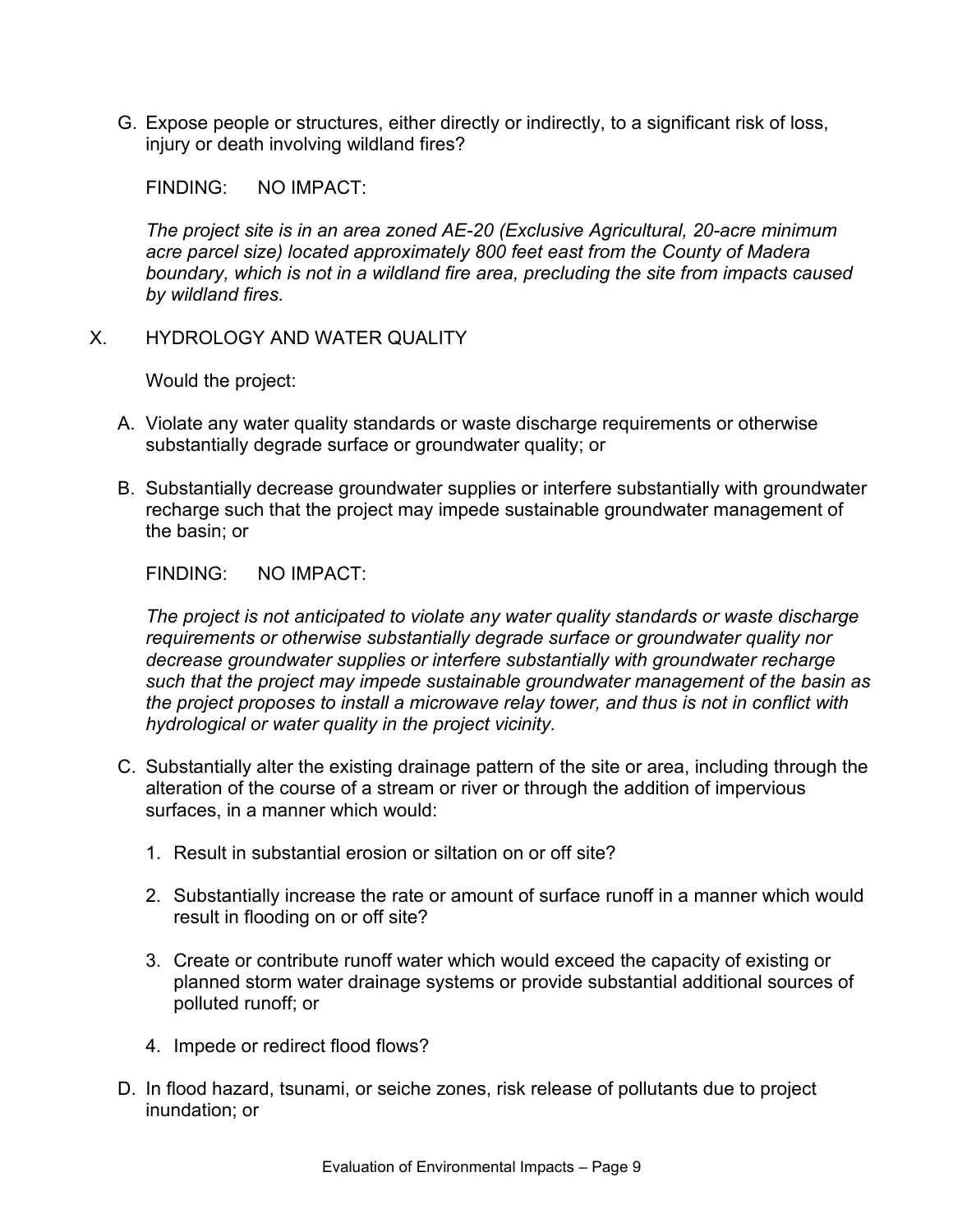E. Conflict with or obstruct implementation of a water quality control plan or sustainable groundwater management plan?

FINDING: NO IMPACT:

*Fresno County Water and Natural Resources Division reviewed the project and did not*  express any concerns relating to on-site retention of storm water runoff. The project will *not substantially alter the existing drainage pattern of the site or area that would result in flooding on and offsite. In addition, FEMA'S National Flood Hazard Database FIRM Panel No 0950H states the parcel is not subject to flooding from the 100-year storm.*

XI. LAND USE AND PLANNING

Would the project:

- A. Physically divide an established community; or
- B. Cause a significant environmental impact due to a conflict with any land use plan, policy, or regulation adopted for the purpose of avoiding or mitigating an environmental effect?

FINDING: NO IMPACT:

The proposed project will not physically divide an established community nor cause a significant environmental impact due to a conflict with any land use plan, policy, or regulation.

XII. MINERAL RESOURCES

Would the project:

- A. Result in the loss of availability of a known mineral resource that would be of value to the region and the residents of the state; or
- B. Result in the loss of availability of a locally-important mineral resource recovery site delineated on a local General Plan, Specific Plan or other land use plan?

FINDING: NO IMPACT:

*No mineral resource impacts were identified in the analysis. The site is not located in a mineral resource area identified in Policy OS-C.2 of the General Plan.*

XIII. NOISE

Would the project result in: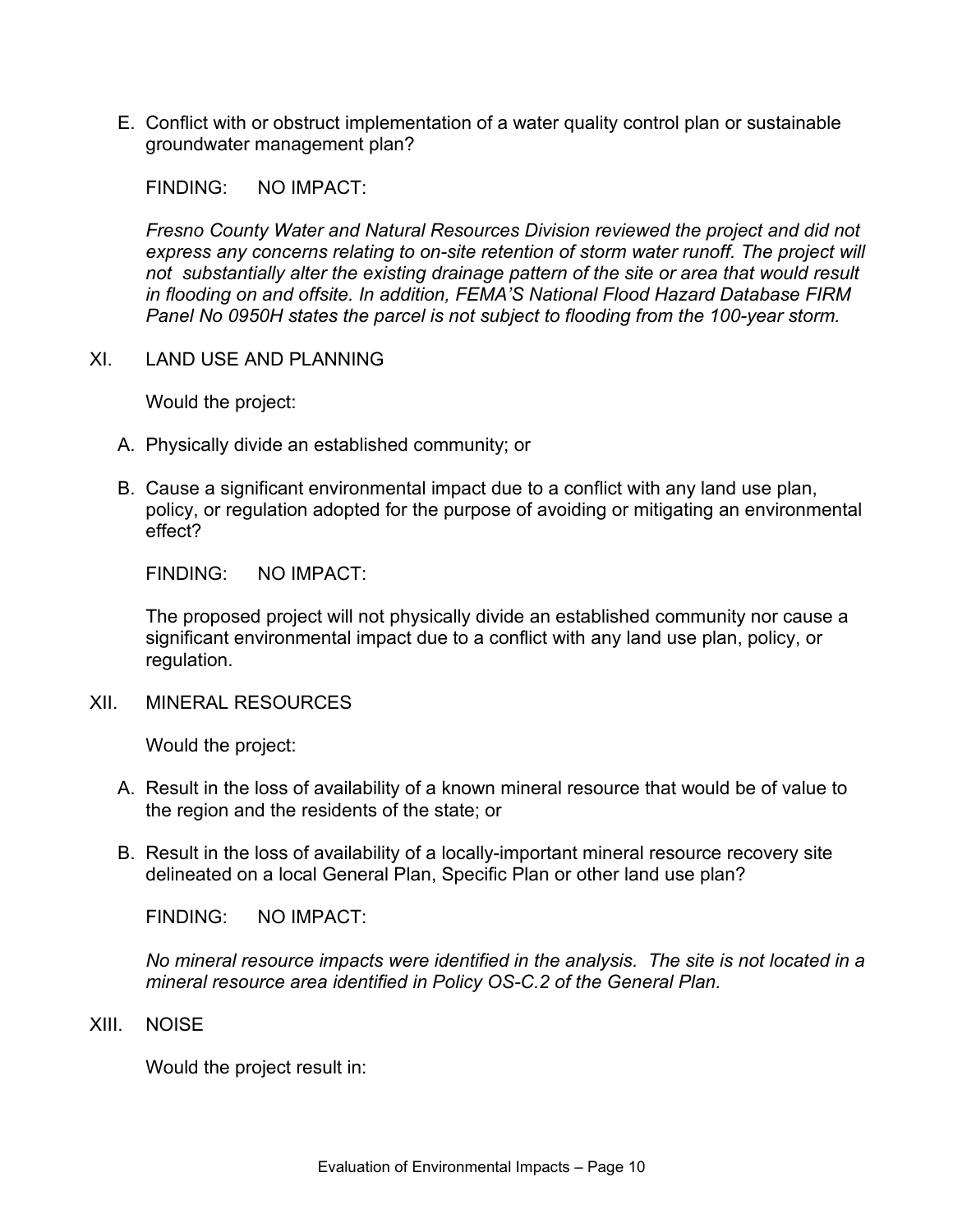- A. Generation of a substantial temporary or permanent increase in ambient noise levels in the vicinity of the project in excess of standards established in the local general plan or noise ordinance, or applicable standards of other agencies; or
- B. Generation of excessive ground-borne vibration or ground-borne noise levels; or
- C. For a project located within the vicinity of a private airstrip or an airport land use plan or, where such a plan has not been adopted, within two miles of a public airport or public use airport, would the project expose people residing or working in the project area to excessive noise levels; or

*Per Fresno County Noise Ordinance and the City of Fresno Municipal code, the proposed project has shall comply with the Noise Element of the Fresno County General Plan and Fresno County Noise Ordinance:*

*Based on the scope of the project and with adherence to regulatory Noise Ordinance, staff finds generation, the project is not expected to generate a substantial temporary or permanent increase in ambient noise levels in the vicinity.* 

XIV. POPULATION AND HOUSING

Would the project:

- A. Induce substantial unplanned population growth in an area, either directly (for example, by proposing new homes and businesses) or indirectly (for example, through extension of roads or other infrastructure)?; or
- B. Displace substantial numbers of existing people or housing, necessitating the construction of replacement housing elsewhere?

FINDING: NO IMPACT:

*The proposed project will not induce population growth, nor will it displace housing or people. The project consists of utilizing an existing location for the purpose of processing solid waste. It will not induce substantial unplanned population growth in an area directly nor indirectly.*

XV. PUBLIC SERVICES

Would the project:

A. Result in substantial adverse physical impacts associated with the provision of new or physically-altered governmental facilities, or the need for new or physically-altered governmental facilities, the construction of which could cause significant environmental impacts, in order to maintain acceptable service ratios, response times or other performance objectives for any of the following public services: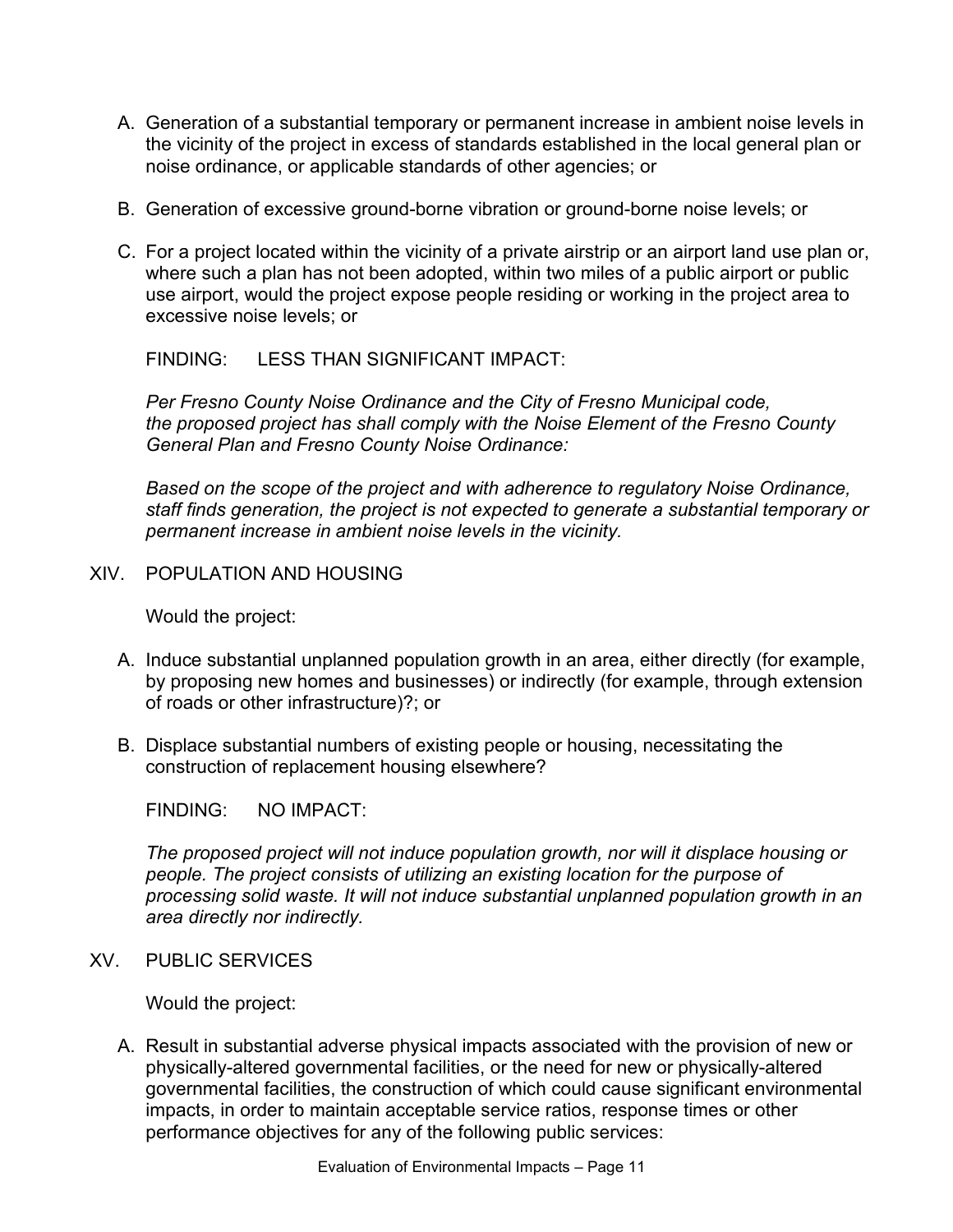- 1. Fire protection;
- 2. Police protection;
- 3. Schools;
- 4. Parks; or
- 5. Other public facilities?

FINDING: NO IMPACT:

*The subject parcel is zoned agricultural according to the Fresno County Zoning Ordinance. The proposal will not have substantial adverse physical impacts associated with the provision of new or physically altered governmental facilities. In addition, the Fresno County General Plan.*

XVI. RECREATION

Would the project:

- A. Increase the use of existing neighborhood and regional parks or other recreational facilities such that substantial physical deterioration of the facility would occur or be accelerated; or
- B. Include recreational facilities or require the construction or expansion of recreational facilities, which might have an adverse physical effect on the environment?

FINDING: NO IMPACT:

*The project is not located near any neighborhood or regional parks or recreational centers and does not propose any new recreational facilities or require the construction of such facilities*.

### XVII. TRANSPORTATION

- A. Conflict with a program, plan, ordinance, or policy addressing the circulation system, including transit, roadway, bicycle and pedestrian facilities; or
- B. Be in conflict or be inconsistent with the California Environmental Quality Act (CEQA) Guidelines Section 15064.3, subdivision (b); or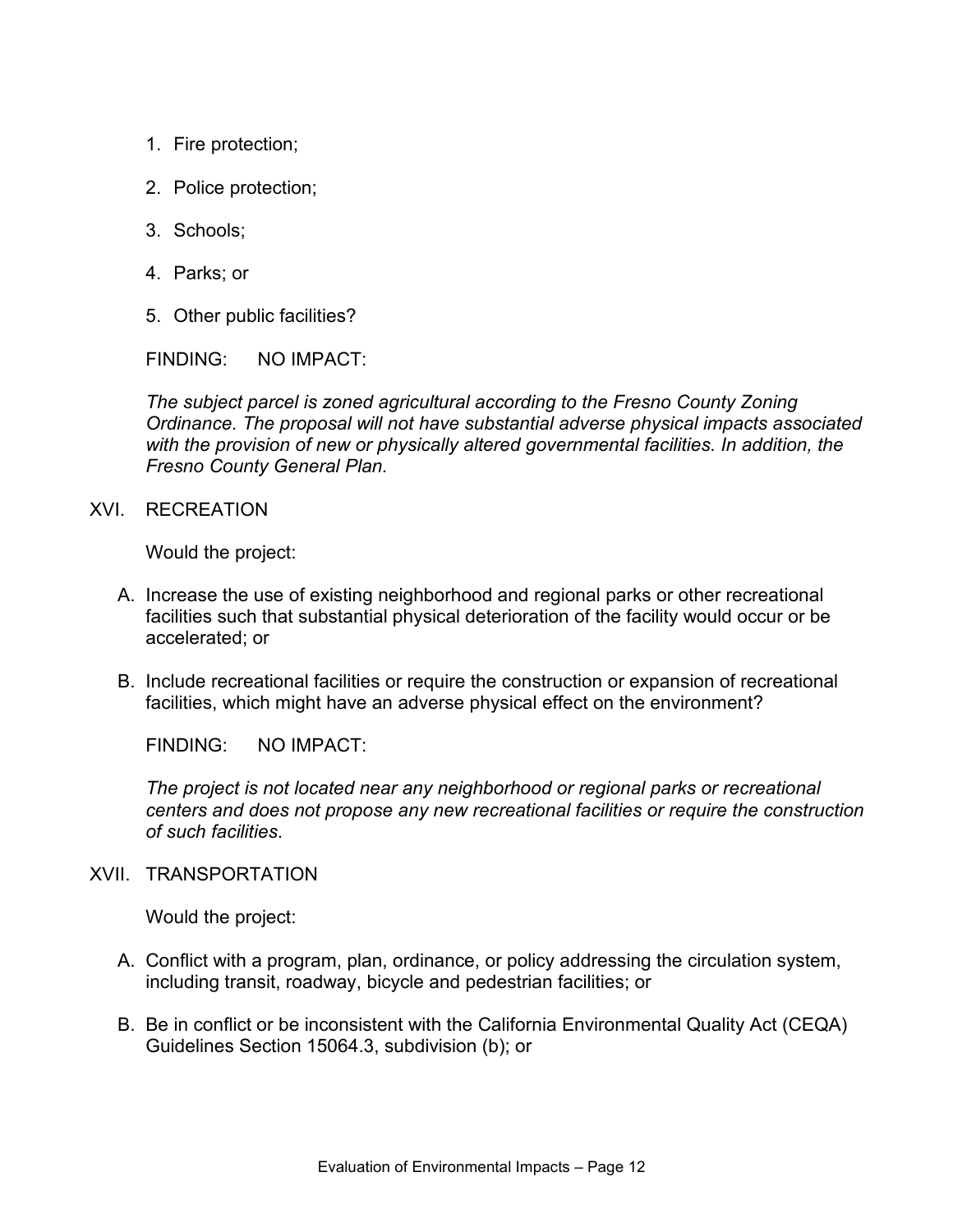FINDING: NO IMPACT:

*The aforementioned CEQA Guideline subdivision determines projects within one-half mile of an existing major transit stop to cause less than significant transportation impact" The subject parcel meets the criteria specified.*

- C. Substantially increase hazards due to a geometric design feature (*e.g.*, sharp curves or dangerous intersections) or incompatible uses (*e.g.*, farm equipment); or
- D. Result in inadequate emergency access?

FINDING: NO IMPACT:

*The Fresno County Design Division and the Fresno County Road Maintenance and Operations Division expressed no concerns as the proposed project meets all set back requirements and does not have any major construction that would affect emergency access.* 

XVIII. TRIBAL CULTURAL RESOURCES

Would the project:

- A. Cause a substantial adverse change in the significance of a tribal cultural resource, defined in Public Resources Code Section 21074 as either a site, feature, place, cultural landscape that is geographically defined in terms of the size and scope of the landscape, sacred place, or object with cultural value to a California Native American tribe, and that is:
	- 1. Listed or eligible for listing in the California Register of Historical Resources, or in a local register of historical resources as defined in Public Resources Code Section 5020.1(k); or
	- 2. A resource determined by the lead agency, in its discretion and supported by substantial evidence, to be significant pursuant to criteria set forth in subdivision (c) of Public Resources Code Section 5024.1? (In applying the criteria set forth in subdivision (c) of Public Resource Code Section 5024.1, the lead agency shall consider the significance of the resource to a California Native American tribe.)

#### FINDING: LESS THAN SIGNIFICANT IMPACT WITH MITIGATION INCORPORTATED:

*The subject site has been previously developed and surrounds areas zoned for agricultural use, suggesting minimal chance of a cultural resources occurring on the project site. Under the provisions of Assembly Bill 52 (AB 52), participating California Native American Tribes were notified of the project proposal and given the opportunity to enter into consultation with the County on addressing potential tribal cultural*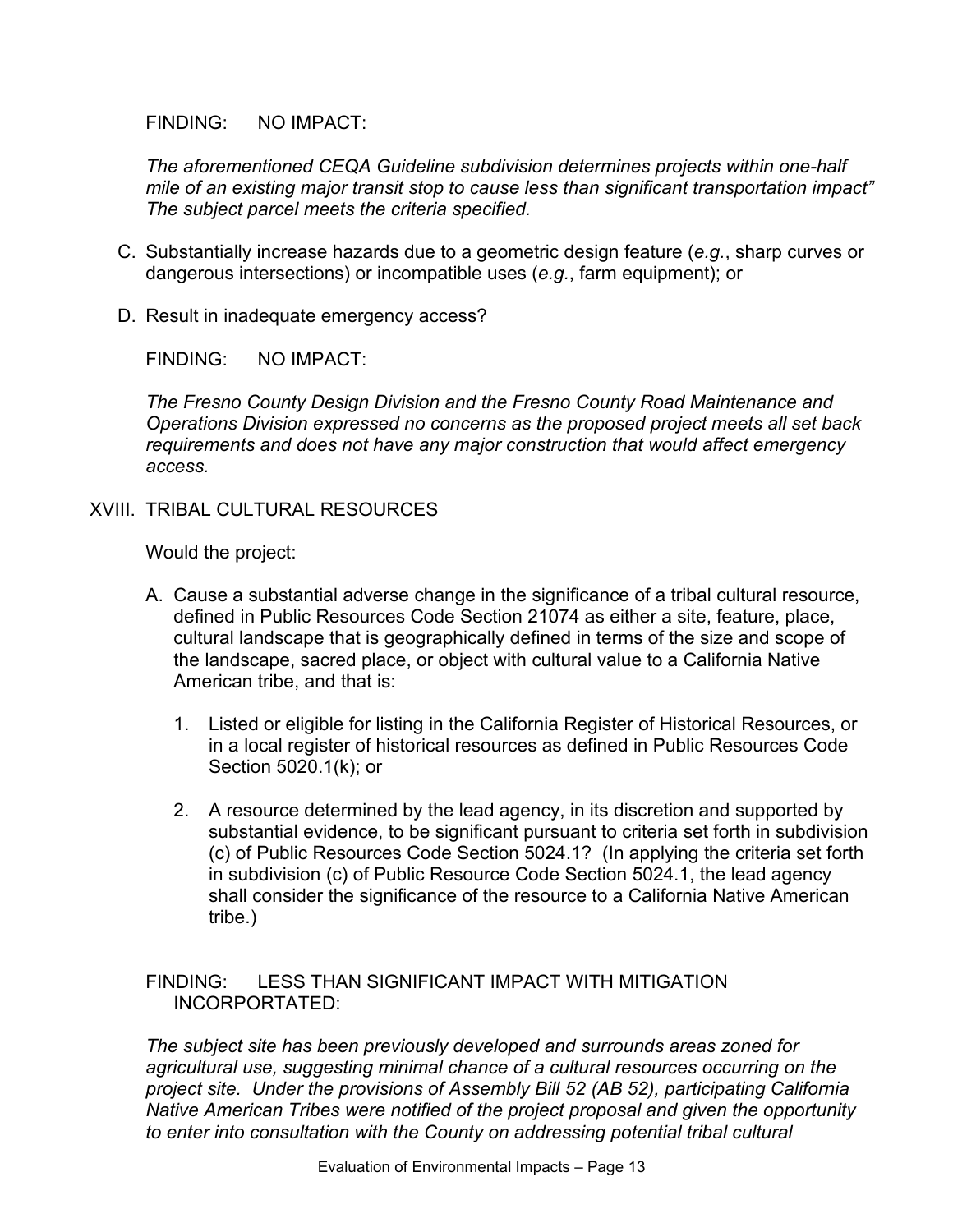*resources. No concerns were expressed by notified California Native American Tribes and no consultation request was received. Therefore, mitigation will be implemented to address tribal cultural resources in the unlikely event they are unearthed during grounddisturbing activities related to the project.* 

#### *\* Mitigation Measure(s)*

*1.In the event that cultural resources are unearthed during ground-disturbing activities, all work shall be halted in the area of the find. An Archeologist shall be called to evaluate the findings and make any necessary mitigation recommendations. If human remains are unearthed during ground disturbing activities, no further disturbance is to occur until the Fresno County Sheriff-Coroner has made the necessary findings as to origin and disposition. All normal evidence procedures shall be followed by photos, reports, video, and etc. If such remains are determined to be Native American, the Sheriff-Coroner must notify the Native American Commission within 24 hours.*

*Forty-eight (48) hours prior to any ground-disturbing activities within the Area of Potential Effect (APE), such as digging, trenching, or grading, the Applicant shall notify all tribes that participated in consultation of the opportunity to have a certified Native American Monitor inspect the site prior to and be present during all grounddisturbing activities both during construction and decommissioning. The certified Native American Monitor may provide pre-construction briefings to supervisory personnel and any excavation contractor, which will include information on potential cultural material finds and on the procedures to be enacted if resources are found. The notification shall be by email to the following person: Shana Powers, Santa Rosa Rancheria Tachi Yokut Tribe, at spowers@tachi-yokutnsn.gov. The tribal monitors shall be independently insured in order to enter the construction zone.*

*See the Archeological Analysis (if completed) and correspondence with the Tribes (AB 52). Taylor the discussion in this section to specifically mention impacts to Tribes.*

### XIX. UTILITIES AND SERVICE SYSTEMS

- A. Require or result in the relocation or construction of new or expanded water, wastewater treatment or storm water drainage, electric power, natural gas, or telecommunications facilities, the construction or relocation of which could cause significant environmental effects; or
- B. Have sufficient water supplies available to serve the project and reasonably foreseeable future development during normal, dry and multiple dry years; or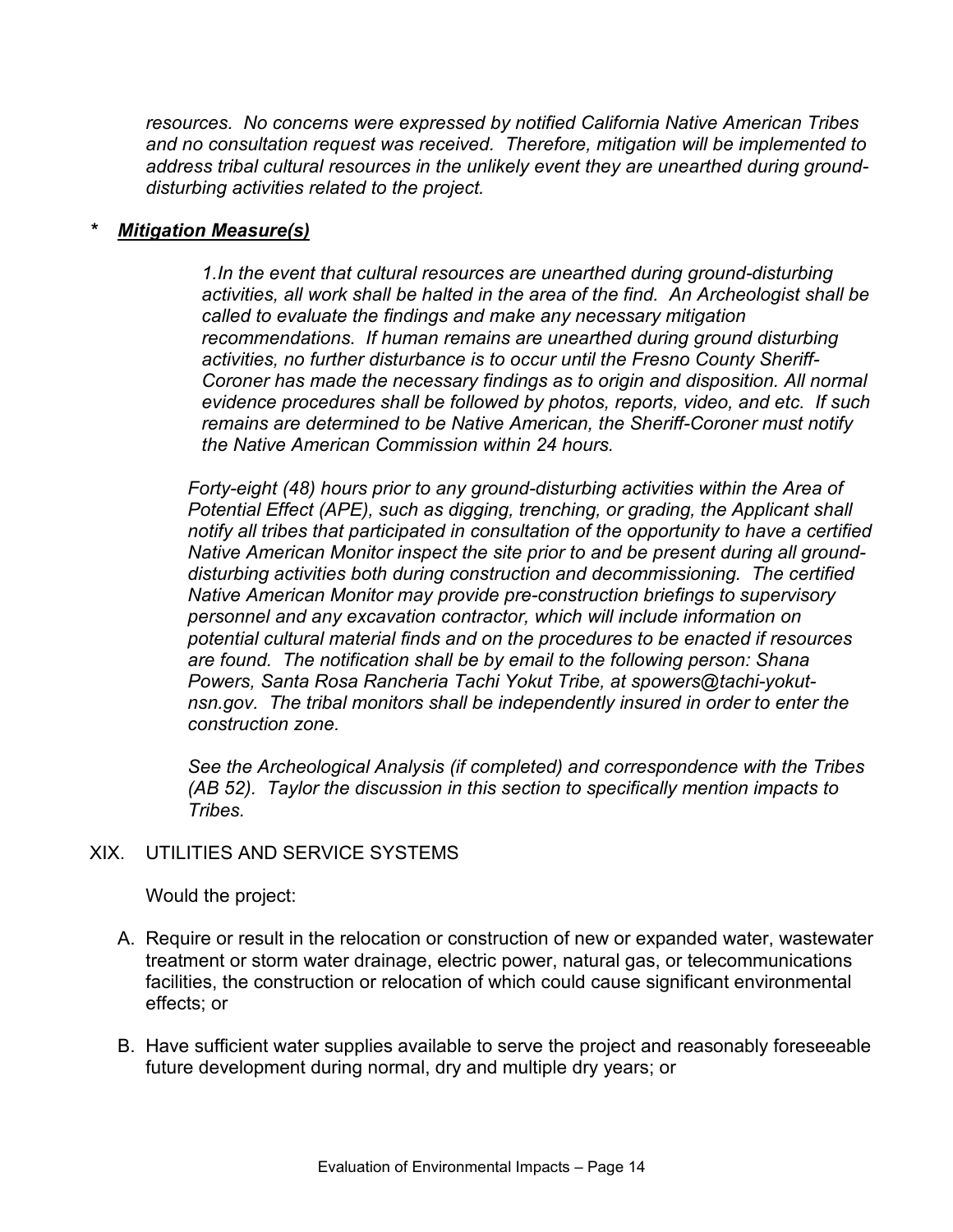- C. Result in a determination by the wastewater treatment provider which serves or may serve the project that it has adequate capacity to serve the project's projected demand in addition to the provider's existing commitments; or
- D. Generate solid waste in excess of State or local standards, or in excess of the capacity of local infrastructure, or otherwise impair the attainment of solid waste reduction goals; or
- E. Comply with federal, state, and local management and reduction statutes and regulations related to solid waste?

*The project proposal was routed to the Fresno County Department of Public Health, Environmental Health Division which expressed no concerns with from expanded water, wastewater treatment or storm water drainage, electric power, natural gas, or telecommunications facilities.* 

XX. WILDFIRE

If located in or near state responsibility areas or lands classified as very high fire hazard severity zones, would the project:

- A. Substantially impair an adopted emergency response plan or emergency evacuation plan, or telecommunications facilities, the construction or relocation of which could cause significant environmental effects; or
- B. Due to slope, prevailing winds, and other factors, exacerbate wildfire risks, and thereby expose project occupants to pollutant concentrations from a wildfire or the uncontrolled spread of a wildfire; or
- C. Require the installation or maintenance of associated infrastructure (such as roads, fuel breaks, emergency water sources, power lines or other utilities) that may exacerbate fire risk or that may result in temporary or ongoing impacts to the environment; or
- D. Expose people or structures to significant risks, including downslope or downstream flooding or landslides, as a result of runoff, post-fire slope instability, or drainage changes?

FINDING: LESS THAN SIGNIFICANT IMPACT:

*The subject site is already improved with structures that are proposed to be utilized with the subject operation and fall outside a wildfire zoned area. The project will not substantially degrade the quality of the environment or substantially reduce the habitat of a fish or wildlife species.*

XXI. MANDATORY FINDINGS OF SIGNIFICANCE